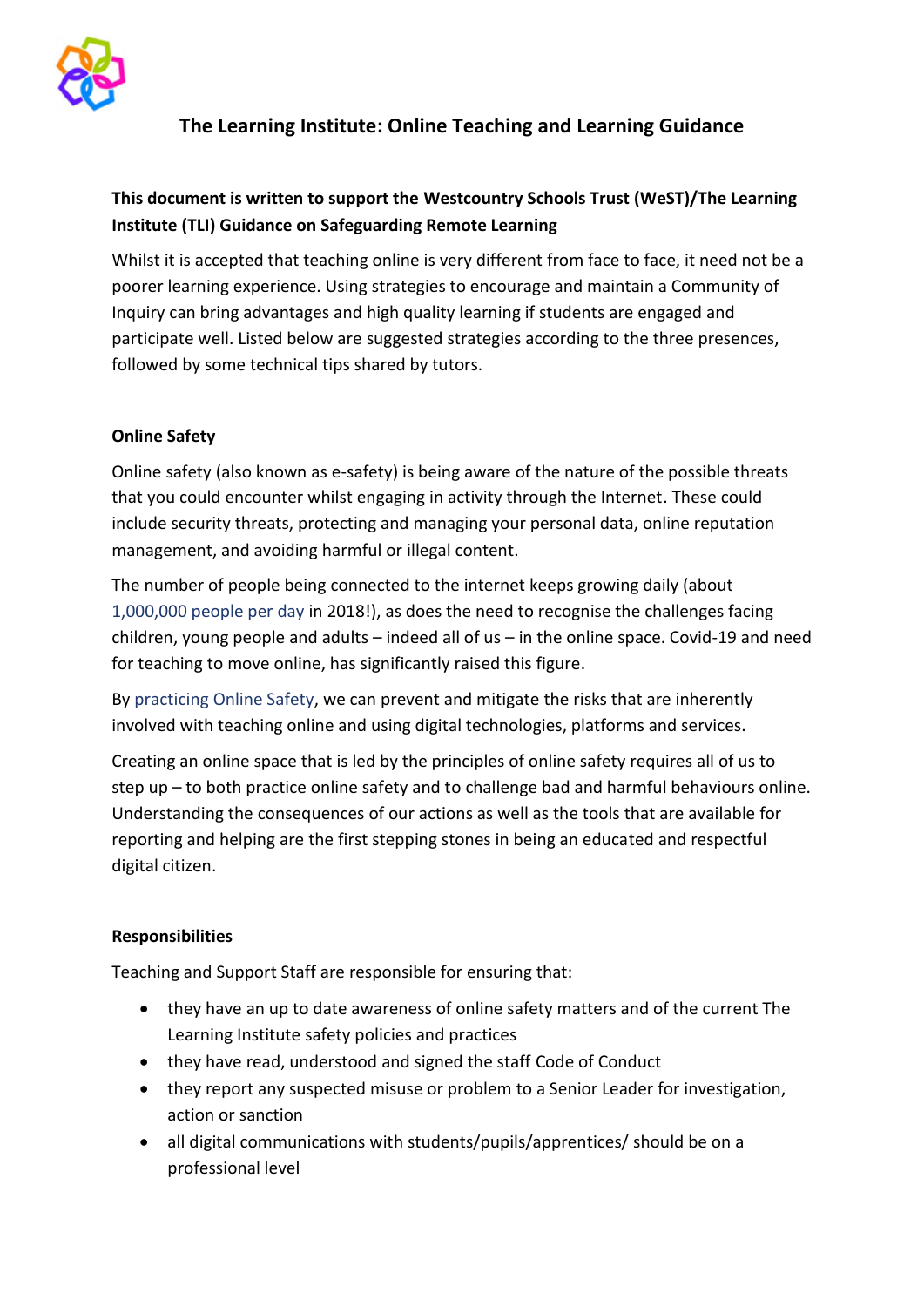

- online safety issues are embedded in all aspects of teaching and learning
- students/trainees/apprentices understand and follow all policies
- students/trainees/apprentices have a good understanding of research skills and the need to avoid plagiarism and uphold copyright regulations, following TLI and relevant University referencing guidance.
- they monitor the use of digital technologies, mobile devices, cameras, etc. in sessions and other activities and implement current policies with regard to these devices
- in sessions where internet use is pre-planned students/pupils/apprentices should be guided to sites checked as suitable for their use and that processes are in place for dealing with any unsuitable material that is found in internet searches

## **Safeguarding**

Safeguarding Team, Designated Safeguarding Lead/Designated Officers/ GDPR Officer will support staff, students, trainees and apprentices with the potential for serious child protection/safeguarding and Prevent duty issues to arise from:

- sharing of personal data
- access to illegal/inappropriate materials
- inappropriate on-line contact with adults/strangers
- potential or actual incidents of grooming
- online-bullying
- teaching and learning online

Whilst regulation and technical solutions are very important, their use must be balanced by educating staff/students/pupils/apprentices to take a responsible approach to oonline teaching and learning. Staff should reinforce online safety messages. Any online safety concern, safeguarding or Prevent concern must be reported to the Safeguarding Team immediately:

Joy Mounter (Designated Safeguarding Lead): [joy.mounter@learninginstitute.co.uk](mailto:joy.mounter@learninginstitute.co.uk) Jacky Olver (Deputy Designated Safeguarding Lead)[: jacky.olver@learninginstitute.co.uk](mailto:jacky.olver@learninginstitute.co.uk) Safeguarding Mobile: 07494 096002.

### **Personal Data**

All staff must ensure:

• at all times take care to ensure the safe keeping of personal data, minimising the risk of its loss or misuse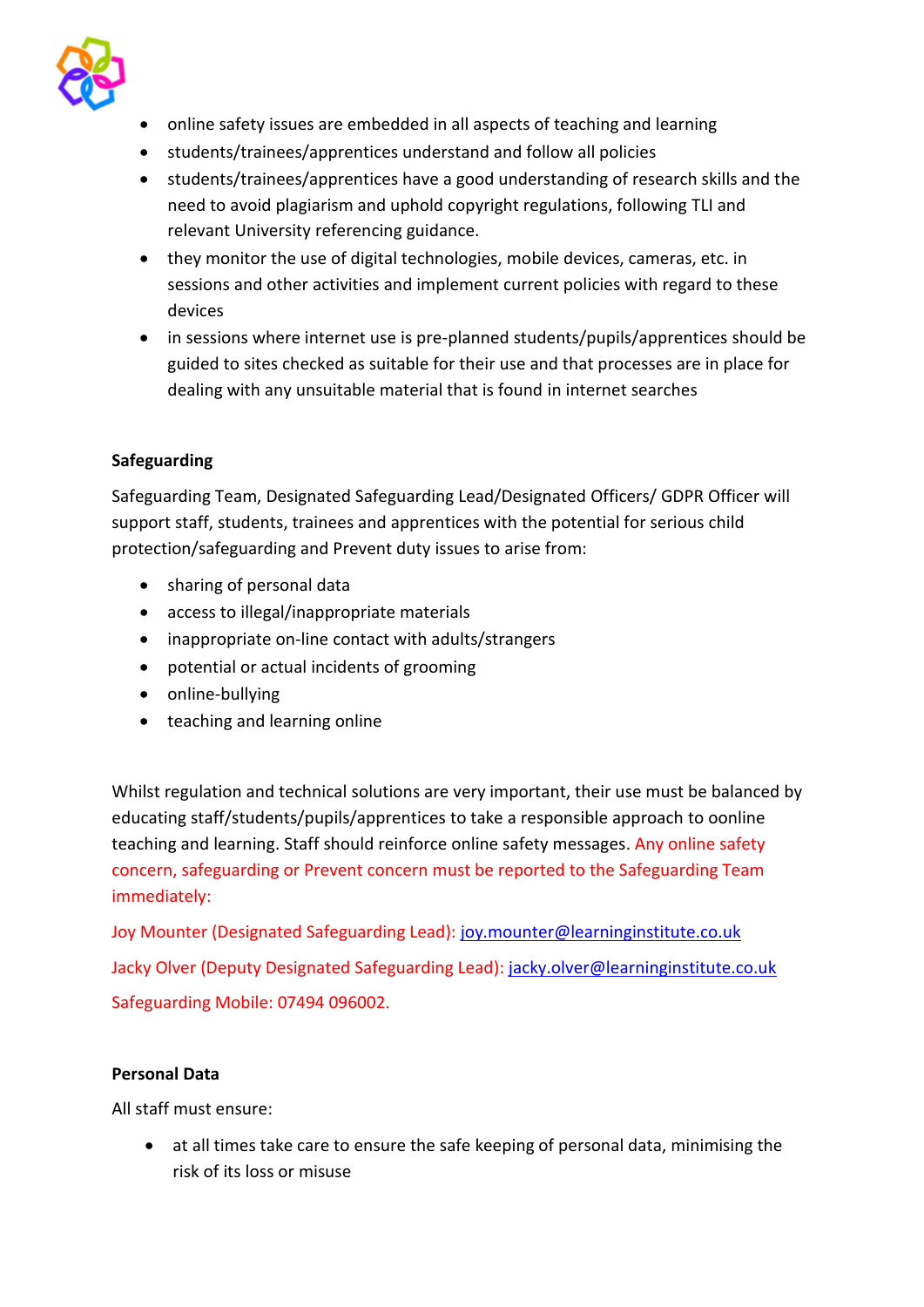

- they can recognise a possible breach, understand the need for urgency and know who to report it to within TLI and WeST (if required): Lorna Crouchen (Data Protection Lead - TLI): [dpl@learninginstitute.co.uk](mailto:dpl@learninginstitute.co.uk) Suzie Winter (Data Protection Officer – WeST): [dpo-west@westst.org.uk](mailto:dpo-west@westst.org.uk)
- where personal data is stored or transferred on mobile or other devices (including USBs) these must be encrypted and password protected

### **Considerations:**

- Be clear about the expectations of both student and staff behaviour
- Record online sessions as an accurate record and ensure they are used and stored safely in accordance with relevant data protection guidelines
- Staff and trainees must use their The Learning Institute e-mail addresses, students must use their university e mail addresses and apprentices use their work e mail addresses
- TLI staff Code of Conduct must be followed
- Teaching and meetings online should use the relevant university platform, for example Collaborate, Moodle or Teams
- Any shared files must be through appropriate e mails or stored with Blackboard or TLI Toolbox repository

## **Training and Support**

The South West Grid for Learning Trust (SWGfL)/UK Safer Internet Centre is an educational trust with an international reputation for supporting educational settings with online safety: <https://swgfl.org.uk/online-safety>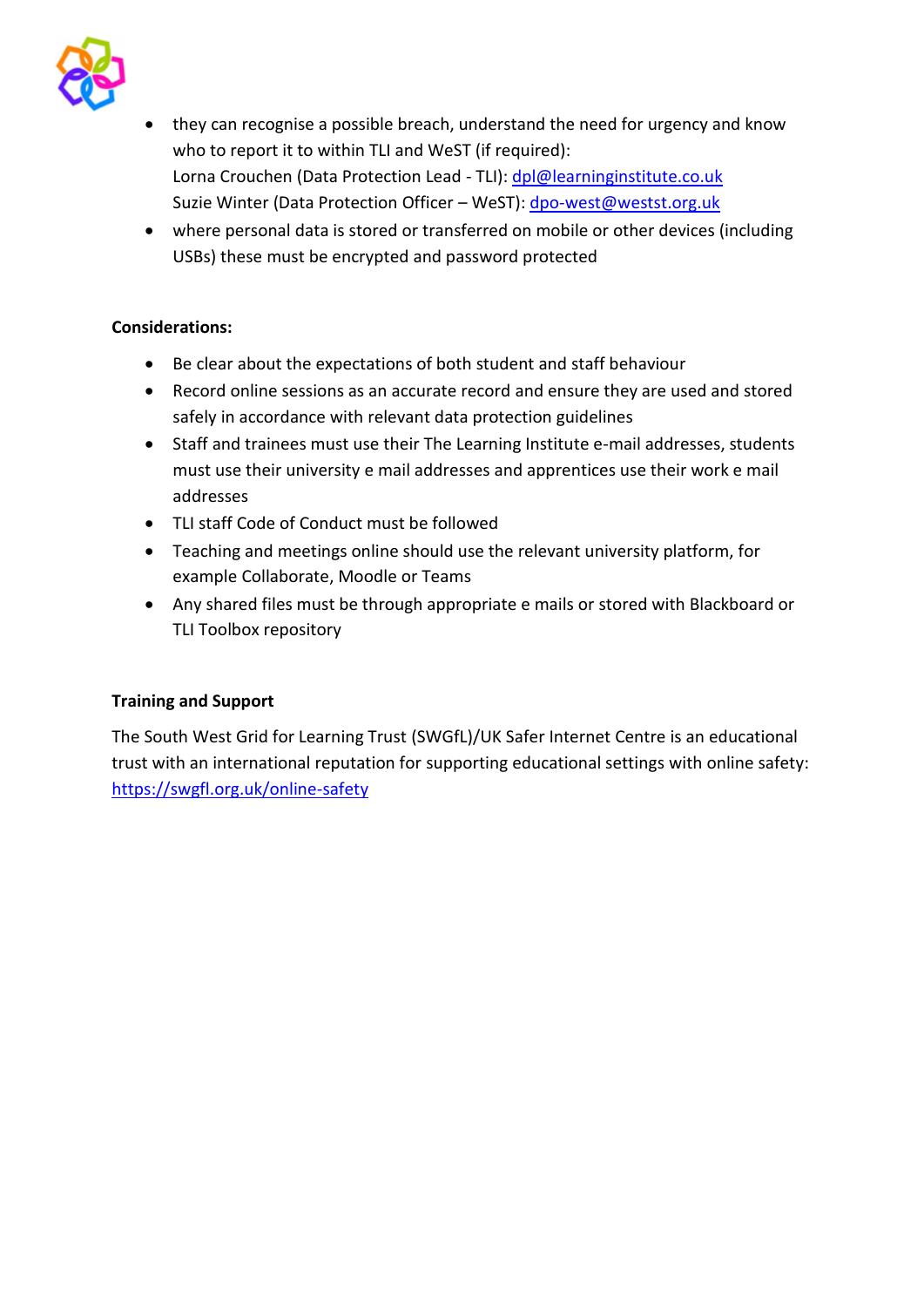

#### **Establishing Social Presence**

In the evaluations 2019-20, students reported;

- $\checkmark$  all students should use cameras and microphones and engage.
- $\checkmark$  frustrating lack of engagement of some students;
- $\checkmark$  some students lack confidence and create added pressure for others;
- $\checkmark$  need more interaction between students with less distractions
- ✓ Isolating
- $\checkmark$  student worried that might be asked to participate
- $\checkmark$  tutor microphones turn off when not needed;
- $\checkmark$  clear guidelines needed for the use of the chat facility to ask questions as at time comments not respected
- $\checkmark$  inappropriate use of chat facility (personal messages, texting style)
- $\checkmark$  students don't use cameras and microphones and breakout sessions suffer because of this
- $\checkmark$  difficult to engage with some of the groups assigned to
- $\checkmark$  problems in breakout groups.

Strategies for group engagement

- Encourage students to keep cameras on during a session and in breakout rooms. This creates a more social experience to optimise engagement. Sometimes students may turn the camera off because of heavy screen time, feeling exposed/vulnerable, or due to technical issues, etc.
- Encourage students to mute the mic when not speaking to minimise background noise. Advise students that you may mute a student if they have forgotten to.
- The chat window is for appropriate, learning related comments addressed to all participants and is monitored but can also be an effective way of lightening/injecting humour and encouraging social presence.
- The hand up function should be used if a student wants to contribute. Priority should be given to students using this rather than just speaking. Students should be reminded to lower their hand after contribution.

#### **Encouraging Cognitive Presence**

In the evaluations 2019-20, students reported;

- $\checkmark$  difficult to concentrate in online sessions / feel disengaged /difficult to focus and understand
- $\checkmark$  online sessions boring
- $\checkmark$  use Mentimeter love it!
- $\checkmark$  more independent tasks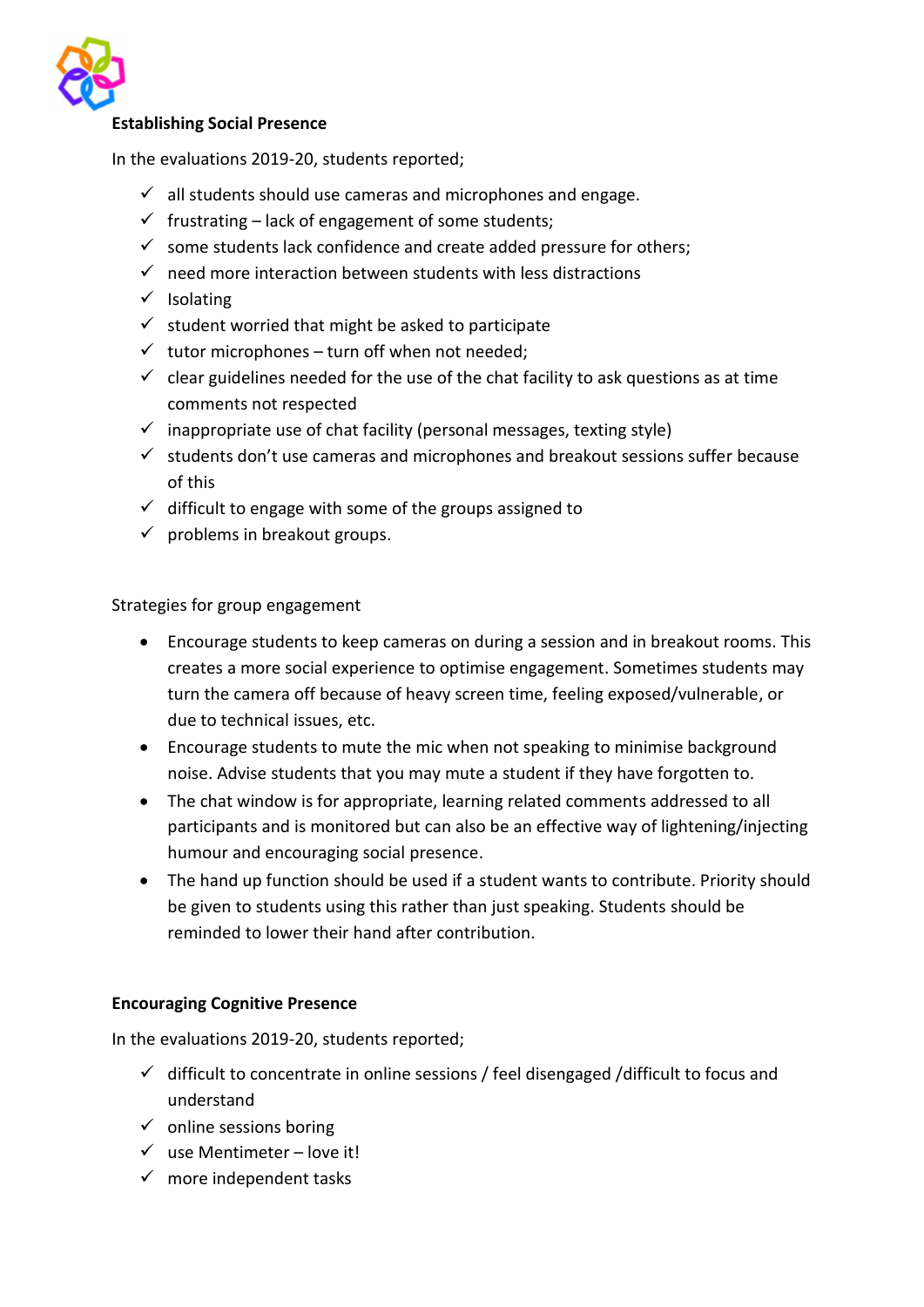

- $\checkmark$  Breakout groups can be really effective
- $\checkmark$  breakout groups from own tutor base if possible / don't mix students from different groups
- ✓ Whiteboard Well received

Ways of increasing individual participation

- Adding comments to a whiteboard or ppt slide using 'T'. These are anonymous and all participants will be able to read them. Consider putting headings onto the whiteboard. Screenshot and save all whiteboards and e mail to students.
- In breakout rooms all 'participants' can share files, applications and screens, effectively becoming 'moderators' in the group. If a ppt is shared, all participants can change the slides.
- You can make a student a 'presenter' temporarily which allows them to share content when feeding back from breakout groups.
- In breakout rooms all 'participants' can share files, applications and screens, effectively become 'moderators' in the group. If a PowerPoint is shared, all participants cannot change the slides.
- Encourage students to use the 'feelings' function (Happy/Sad/Confused/Surprised) in the status menu to improve participation/engagement and check understanding. This adds an icon next to participants' names in the participants' list for 1 minute, so is not anonymous.
- Use the instant poll function (Agree/disagree) in the status menu (quicker than setting up a poll in the application menu, and is not anonymous as the poll is. This adds an icon next to participants' names in the participants' list for 1 minute, so is not anonymous.)
- Stop sharing powerpoint as much as possible in order to encourage student participation.
- Explore and use Vevox to its full potential.

## **Improving Teacher Presence**

In the evaluations 2019-20, students reported;

- $\checkmark$  one student felt devalued when contributions seemed to be not appreciated;
- $\checkmark$  only a few dominant students can be heard; discussions dominated by a few individuals
- $\checkmark$  feel intimidated when working with tutors online who they haven't met or know individual needs
- $\checkmark$  tutors talking too fast;
- $\checkmark$  tutor should be available for student support at the end of the session
- $\checkmark$  not so easy to ask for help online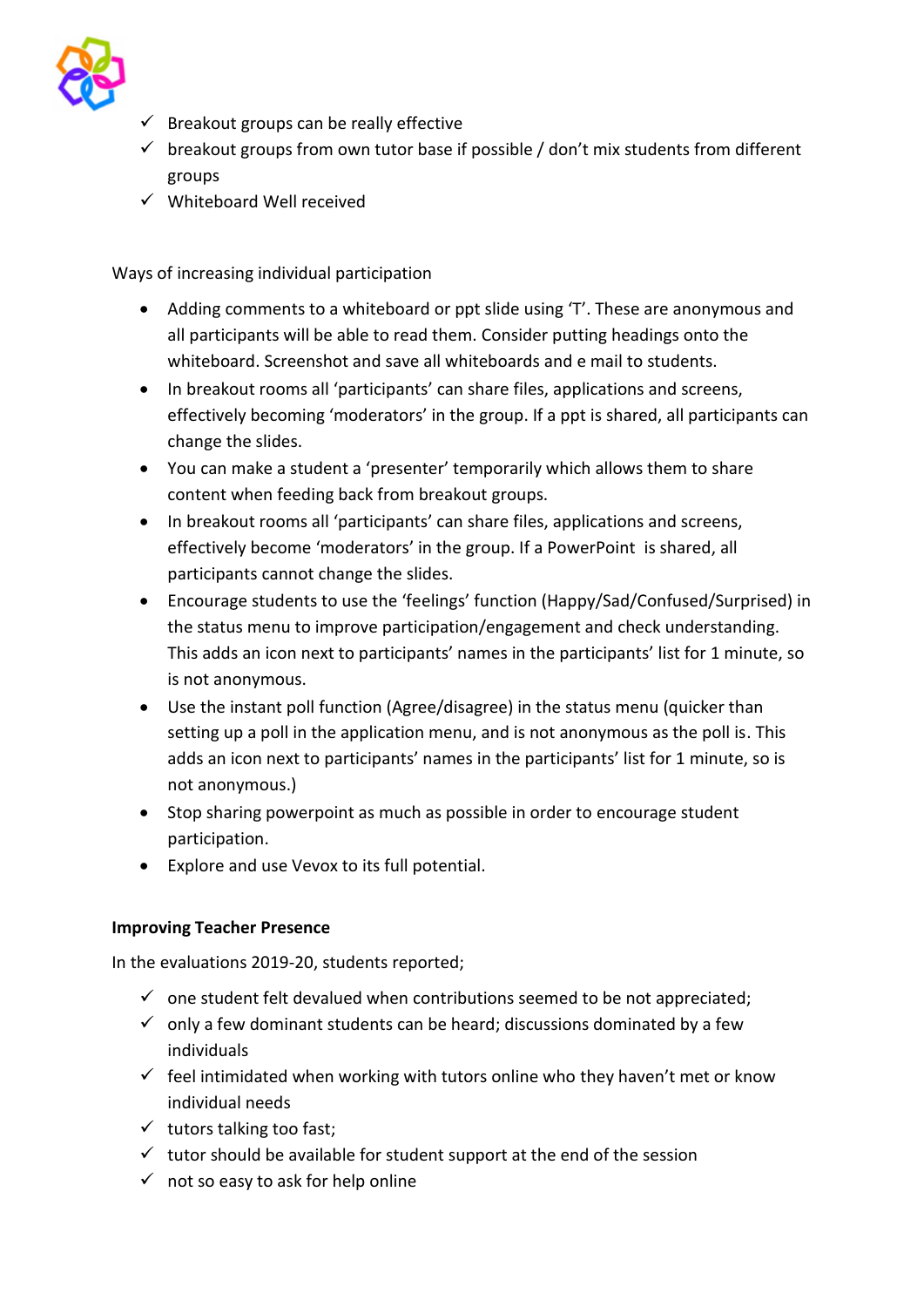

- $\checkmark$  more tasks and breakouts needed, less reading from the powerpoint
- $\checkmark$  chat facility seen as really helpful, especially with 2 tutors (1 delivering, 1 answering questions)
- $\checkmark$  have tutors join breakout groups

Reflect on how you can address the feedback above to improve delivery. Take the **[Quiz: Are](#page-7-0)  [You Virtually Fit?](#page-7-0)**

Advise students regularly as follows to improve their experience

- Remind students to use the zoom button to enlarge their view of a shared document. This works only for an individual's own screen.
- Advise students to not click on the 'Erase' button when adding comments to the whiteboard, as this will erase all comments not just an individual's.
- In breakout groups, if there is the door icon next to a group, you are able to change groups. This is only the case if the 'allow attendees to switch groups' box is ticked when setting up the groups. If you lose connection and reconnect into the main room, move yourself back into your allocated room.
- When put in a breakout group, remember the group name or number, in case needed on return to the main room.
- Take screen shots of whiteboards or annotated ppt slides for future reference as they cannot be saved. The whiteboard does get recorded.

Technical tips for better use of Collaborate

- After starting breakout groups, there is an option to click to share a file to all groups, if you need to provide a stimulus on screen for discussion.
- In breakout rooms, any shared content will stay as long as there is somebody in the group, or unless someone in the group clicks on 'stop sharing'.
- Encourage students to use the 'Away' function in the status menu (to the left of the mic icon) when on a break, and turn it off when returning to avoid the tutor having to try and find out who is back.
- Consider setting a timer on a phone for every hour and a half to remind us to ask students if they need a break. Consult with the group about appropriate timings and length of breaks.
- Leave a message on the whiteboard with return time during a break, or return time and instruction during an independent study period.
- Word documents cannot be loaded as files to share, but you can share them as an application. Alternatively save the Word file as a PDF and it can be uploaded and shared.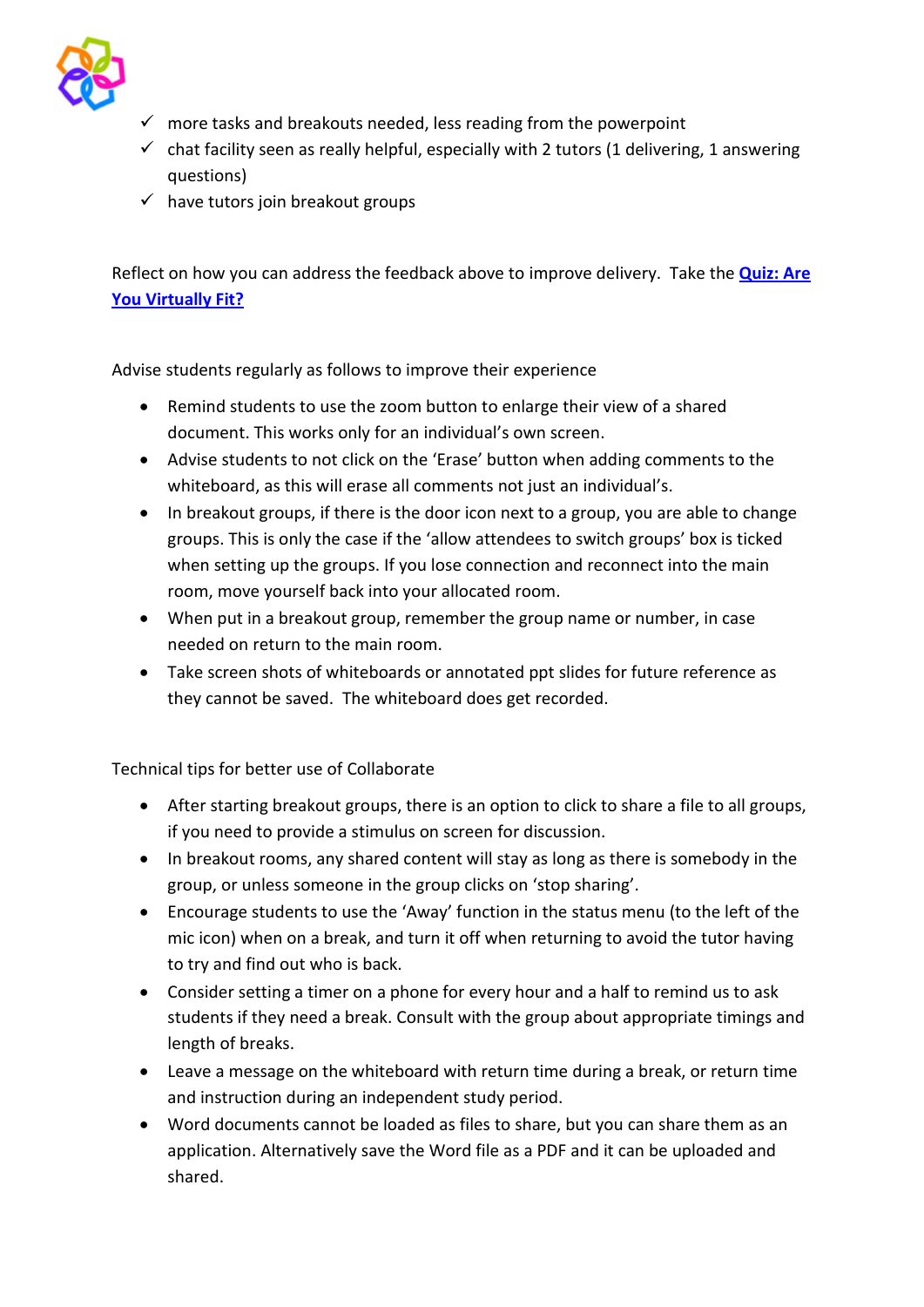

- Beware if you share your screen in preparation to share an application, that there is nothing on it that students should not see.
- Take screen shots of whiteboards or annotated ppt slides for future reference as they cannot be saved.
- If team teaching, discuss prior to session which groups tutors will be responsible for when breakout groups are being used.
- When making breakout groups click the 'Allow participants to move groups' if you need students to self-group, or change group.
- You can rename groups.
- Screen shot the participant list if you need to remember who was in which group on return to the main room.
- Recording Sessions; this is in everyone's interests, but is easy to forget to turn on and turn off at the right moments! Recording should only be of relevant teaching, discussion and activity taking place in the main room and chat window. Activity in breakout rooms is not recorded.
- Turn off recording during breaks, breakout groups and independent study periods, to minimise the length of recordings.
- If you have individual conversations with students or co-tutors in the main room ENSURE RECORDING IS TURNED OFF. If you realise you have recorded material that will need to be deleted make a note of the time in the session to make finding the section to delete easier.

Instructions for the process of making recordings available to students after the sessions.

Making Collaborate recordings available to students

Recordings of Collaborate sessions are stored in the virtual classroom. Click on the button on the top left of the virtual classroom (with three lines on it) to move from **Sessions** to **Recordings**.



The most recent recordings will appear at the top. You can either scroll through the list or use the search box to find specific sessions (e.g. by centre name).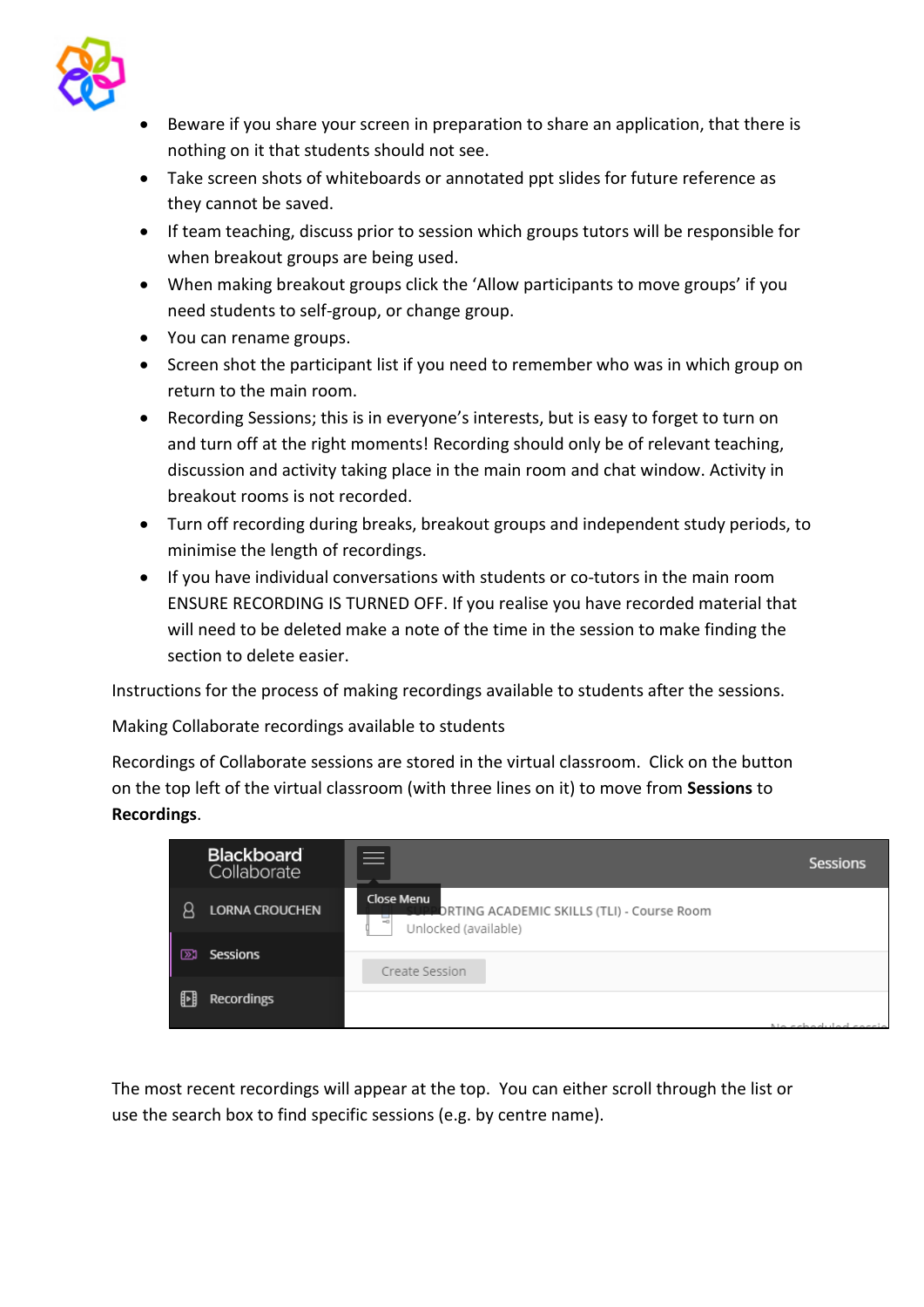

| <b>Recordings</b>                                |                 |                   | $\Omega$             |
|--------------------------------------------------|-----------------|-------------------|----------------------|
|                                                  | Filter by       | Recent Recordings | $\blacktriangledown$ |
| Session name / Recording name                    | Date            | Duration          | Search Recordings    |
| Induction Ilfracombe and Southwark / recording 7 | 9/8/20, 7:39 PM | 00:43:01          | $(\cdots)$           |
| Induction Roche and Tewkesbury / recording_5     | 9/8/20, 7:31 PM | 01:24:47          | $(\cdots)$           |

Click on the three dots to the right hand side of the recording you want to share. You will see various options, including **Download** (depending on the original session settings) and **Watch now**. Click on **Copy link**.

| Session name / Recording name                                  | Date                  | Duration               |
|----------------------------------------------------------------|-----------------------|------------------------|
| Induction Ilfracombe and Southwark / recording 7               | 9/8/20, 7:39 PM       | 00:43:01<br>$(\cdots)$ |
| Induction Roche and Tewkesbury / recording_5                   | 9/8/20, 7:3           | Watch now              |
| Induction Ilfracombe and Southwark / recording 6               | гV<br>9/8/20, 6:4     | Download               |
| Induction Poole PAT Group / recording_1                        | D.<br>9/8/20, 6:4     | Recording settings     |
| Induction Session Exeter, Poole and Winterbourne / recording_7 | 喕<br>9/8/20, 6:2<br>8 | Delete<br>Copy link    |
| Induction Ilfracombe and Southwark / recording_5               | 9/8/20, 6:0<br>m      | Add cantion source     |

Now, click on **Recordings of online sessions** in the left-hand menu, and click on the folder for your group (these have been set up so only students from those groups can access the links).

You'll see folders for each session of the module – choose the relevant folder e.g. FD Induction Session.

Click on Build content and then Web link.



<span id="page-7-0"></span>Quiz: Are You Virtually Fit?

*Are you virtually fit?* We don't mean doing yoga in your living room after working from home all day; we mean are you ready to be an effective remote worker!

After a few weeks of virtual calls, meetings and presentations we found ourselves asking two questions (hopefully just in our heads, or at least while we're on mute): "*How do I*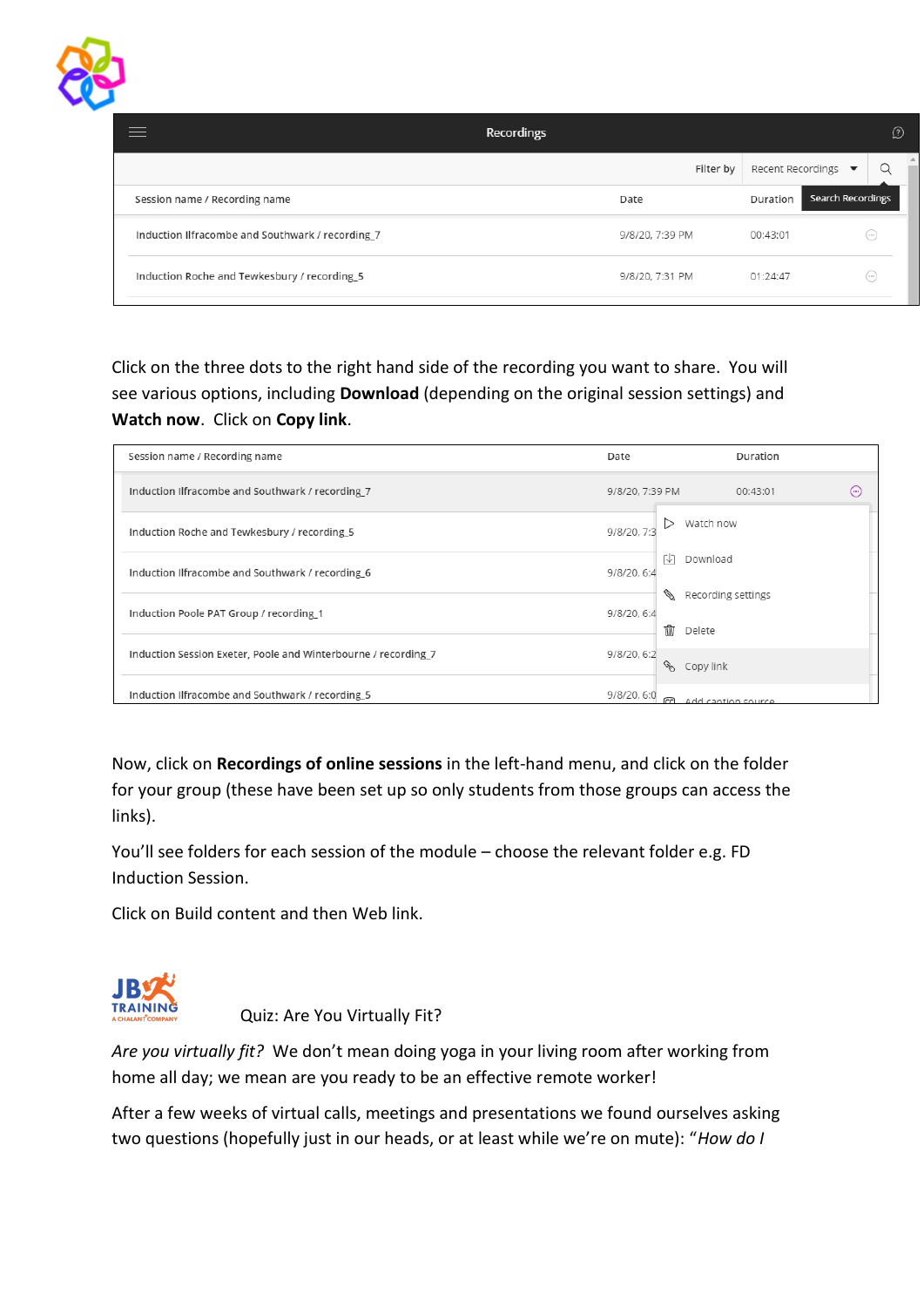

*ensure people pay attention when I speak*?" and "*How am I going to find the patience to sit through nonstop virtual calls??*"

We are determined to Make Work Better – and remote work is no different. We've got you covered! Take this fun quiz to see how healthy your virtual 'fitness' is by the numbers (and try not to peek at the answers below!).

VIRTUAL FITNESS: BY THE NUMBERS

### **1. You should engage participants every:**

- a. 10-15 minutes
- b. 5-7 minutes
- c. 3-5 minutes
- d. 1-3 minutes

2. During a webinar, how many bullet points should you include per slide?

- a. 0-2
- b. 3-4
- c. 4-6
- d. Never!
- 3. Virtual handouts should be no more then \_\_\_\_ pages in length:
- a. 5
- b. 25
- c. 15
- d. 10

4. During ALL presentations (in-person and virtual), how many words should be on a slide at once?

- a. No more than 10
- b. No more than 20
- c. No more than 30
- d. A short essay is fine

5. Fill in the blanks: To prevent straining your eyes, for every \_\_\_ minutes staring at a screen, take a \_\_\_ second break and look at something \_\_\_ feet away.

- a. 20/20/20
- b. 30/20/10
- c. 25/15/5
- d. 10/20/30

### ANSWER KEY

1. You should engage participants every 3-5 minutes.